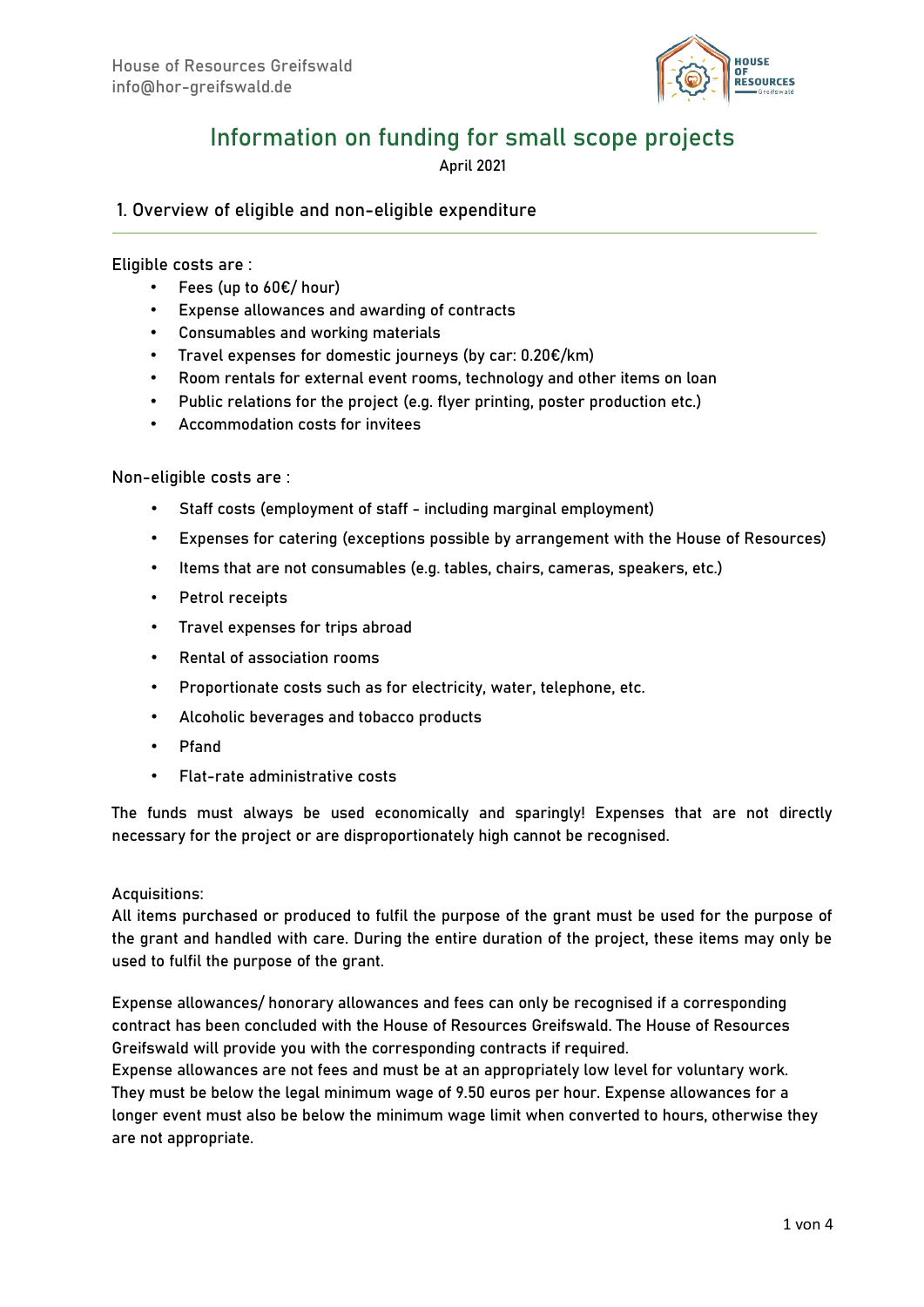

# Disbursements :

You will receive the requested funds via reimbursement of expenses. This means that after the project application has been approved, you implement the project, initially incur the expenses from your own funds and receive reimbursement for them after submitting the receipts.

# Receipts :

All expenses must be documented. In the case of cash payments for volunteer expenses volunteers must be receipted.

Receipts containing a name and, if applicable, a billing address (invoices, receipts) must be made out to the project promoter or its official project partner. If the name on an invoice or receipt cannot be clearly attributed to the project (e.g. not named in the project application, no volunteer agreement submitted, etc.), a note must be submitted stating the person's relationship to the project.

For all receipts, it must be proven that they were actually paid for. Cash receipts and receipts already confirm payment. For invoices, expense allowances, etc., additional proof of payment must be attached (unless the invoice states "amount gratefully received" or similar). The proof of payment is usually a bank statement (NOT the transfer voucher).

# Deadlines :

The agreed submission deadline for the proof of use is binding. An extension of the deadline must be requested in writing from the House of Resources in good time, i.e. one week before the deadline expires, stating the reasons. The HoR is not obliged to grant an extension of the deadline.

## Fees :

Honorary allowances are assignments given to an individual, i.e. not a company or an association. Fees can be up to 60 Euros per individual hour.

A fee contract and a fee invoice must be submitted for all fee activities.

be submitted. Templates for this are provided by the HoR. They can be adapted as required. The activities of the persons must be supported by a proof of use - e.g. by a short summary of the lecture given or the documentation of the workshop.

## Public Relations Materials / Use of Logo :

The House of Resources Greifswald logo (digital or printed) should appear on the material (flyers, posters, handouts, etc.) that you create to promote your event. Alternatively, you can use a textual mention on your website or your social media channels, such as: "Supported by the House of Resources Greifswald". We will make our logo available to you digitally once the funding has been approved. Whenever you refer to the House of Resources Greifswald, please make sure that we appear as the sponsor and not as the event or cooperation partner.

## Project Period :

The project period is in the project application. Only costs incurred within the project period can be settled. The date on the receipt counts as an indicator.

## Invoices :

Invoices must contain a range of information:

- Full name and address of the invoicing party and the invoice recipient.
- Tax number or VAT identification number of the invoicing party.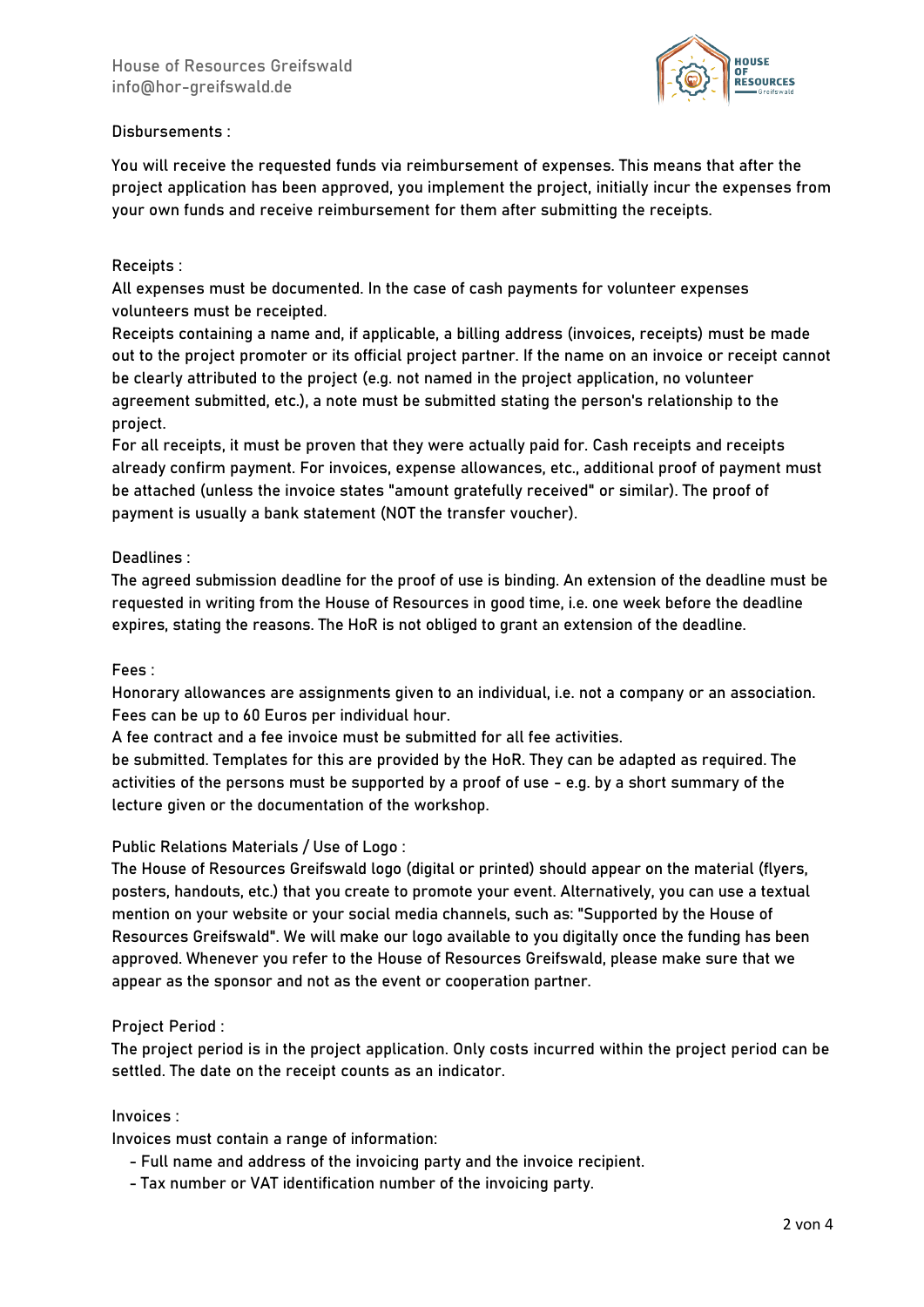

- Date of issue of the invoice
- Consecutive invoice number
- Quantity and customary designation of the goods supplied or the nature and scope of the other service
- Date of delivery or service
- The remuneration broken down according to tax rates and exemptions.
- Any reductions of the consideration agreed in advance
- Remuneration and amount of tax payable thereon and reference to tax exemption.
- If applicable, reference to the tax liability of the recipient of the service.

Please check incoming invoices to ensure that this information is included.

## Travel expenses :

For the settlement of travel expenses, the journeys made must be stated in tabular form, indicating the destination and the reason for the journey. For journeys by private car, an allowance of 0.20€/km applies (Bundesreisekostengesetz). Petrol costs are not reimbursed separately. For journeys by public transport or train, the tickets must be submitted. Travel costs will only be reimbursed for domestic travel!

Deviations from the project application :

In principle, only expenses that are listed in the cost plan and have been approved can be reimbursed. There may be a maximum deviation of 20% in the individual items. For example, if 100 Euros were requested for textbooks and 200 Euros for a lecturer, then 85 Euros may be spent on textbooks and 215 Euros for the lecturer.

In the case of larger deviations, it is possible to apply for reallocation. For example, if you have paid 50 euros less in rent for an event than calculated in the cost plan, you can apply to use this money instead as an expense allowance for a volunteer band. Rededication requests can be made by email and must include the following information: What changes are being planned? (e.g. moving 50 euros from the flyer printing item to the room rental item), justification of the necessity of the change with a new cost plan with requested changes as an Excel file in the attachment.

# 2. Proof of use

Within 4 weeks after the end of the project period, proof of the correct use of the funds (proof of use) - as agreed in the forwarding contract - must be submitted to the House of Resources by post and by email to info@hor-greifswald.de.

The proof of use consists of an accounting proof and a factual report.

If you have photos of your project or event, we would also be pleased to receive about 1-5 photos and a confirmation that we may publish them (an email is sufficient for this).

## 2.1. Accounting proof

For the aaccounting proof of use, the expenses incurred are listed in tabular form (with the help of our template receipt list). The expenses should be sorted by type (according to the